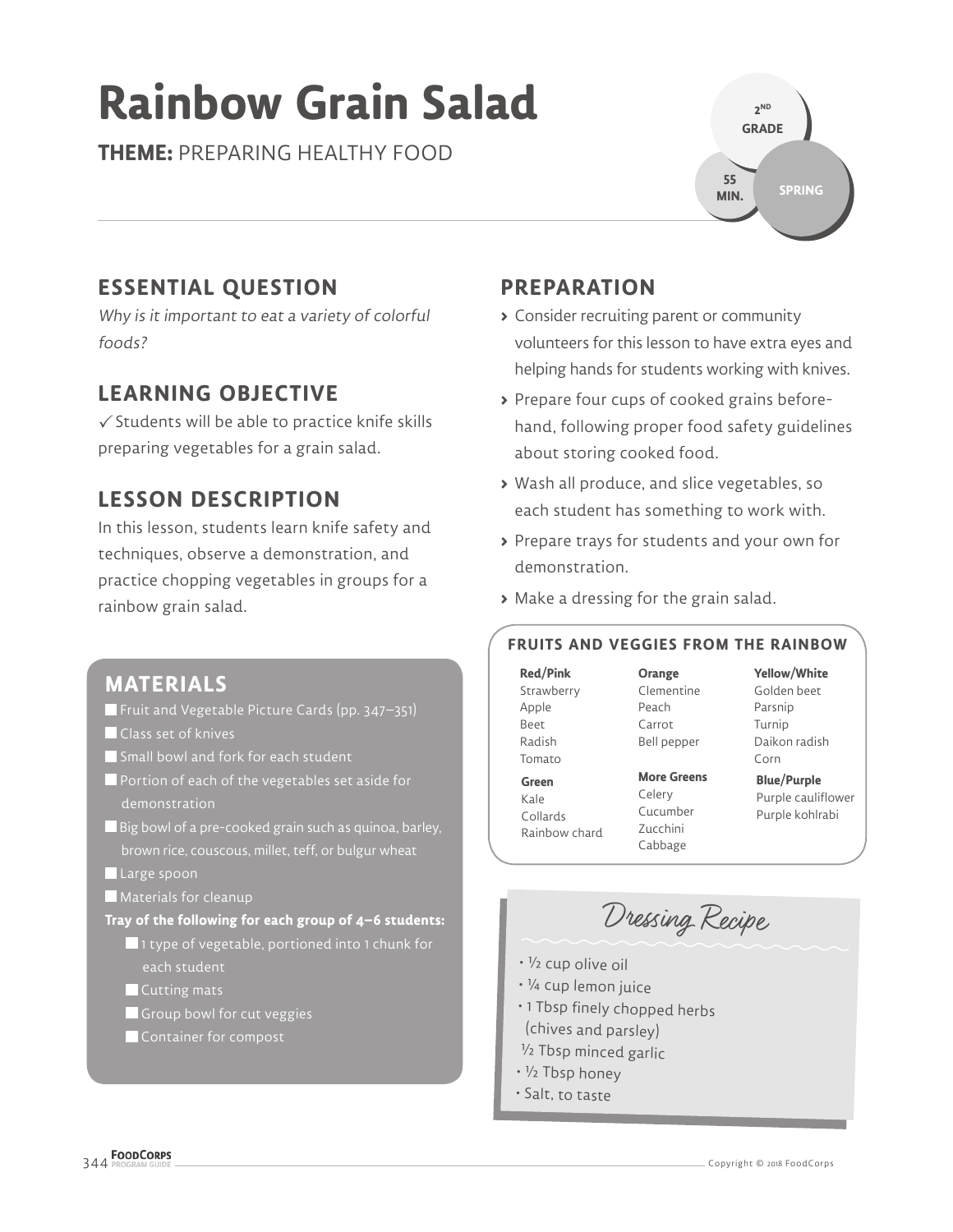### **ACTION STEPS**

**1. Engage:** Gather students in a circle, and tell them that today they'll be working with knives to create a delicious grain salad with vegetables that are every color in the rainbow. Pass out Fruit and Vegetable Sorting Cards to students in small groups, and ask them to create a rainbow. Ask, Why do you think it's important to have a rainbow of colors in the foods you eat? Field responses, and get to the idea that different colored vegetables have all the different vitamins and nutrients your body needs. **(5 min.)**

#### **2. Knife Safety Demonstration (5 min.)**

**3. Model Vegetable Prep:** Show students the vegetables they'll be adding to their grain salad, and model how to cut each type of vegetable. Be sure to go slowly. Exaggerate and highlight the proper techniques you want to see from them. Say things like, See how I keep the tip on the cutting board the whole time, and I just rock the knife back and forth. See where my other hand is when I'm cutting. Remind students that you'll be putting all the veggies into a salad, so you want the pieces to be pretty small. If your classroom has a document camera, project your demonstration so all students can easily see. Put your finished samples into small bowls, and give them to students for comparison when they're cutting. **(5 min.)**

#### **4. Wash Hands Break! (5 min.)**

**5. Chopping Vegetables:** Distribute trays to groups of students. You may want to pair students, and explain that each pair will have a chopper and a safety monitor, and they will be trading off halfway through. Circulate through

the room, guiding students to be safe and to use proper technique when needed. Give students a three-minute warning before having them clean their spaces. **(15 min.)**

**6. Making the Salad:** Call for attention at the front of the room where you have your bowl of grains, spoon, and dressing ready. Have a representative from each group deliver their cut veggies to you. You'll want about one and a half times the amount of veggies to grain. This should work out nicely to four cups of grain to six cups of vegetables, which may mean not using the entire portion of veggies that each group has cut. Toss the salad with dressing, and have a helper distribute it into bowls or tasting cups for each student. Have student helpers pass them out to classmates. During this process, ask students questions to build excitement and anticipation for what they're about to taste. **(10 min.)**

**7. Tasting:** Ask students to wait until each student has a sample before trying the salad. **(5 min.)**

#### **REFLECTION**

Have students discuss the following questions in small groups, then share with the class: **(5 min.)**

- How might you change this recipe if you were making this at home?
- What other dishes could you add rainbow veggies to?
- What helpful hints would you share to teach another student how to use a knife?
- What makes you proud about using a knife? What do you feel like you still need to work on?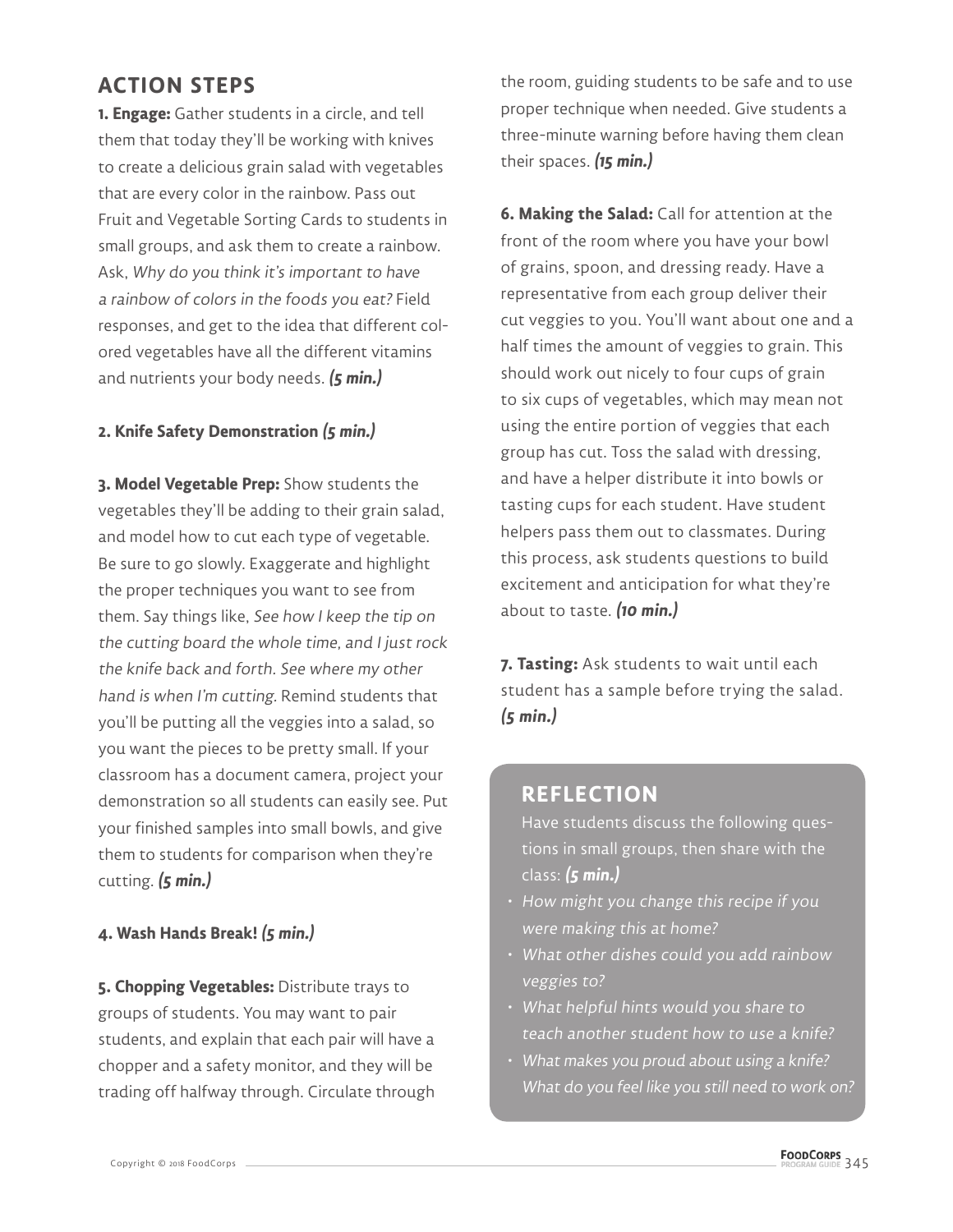## **ADAPTATIONS**

**Recipe:** Have students apply their knife skills to make a rainbow smoothie or a vegetable soup. Or give students big crackers with hummus as a canvas for them to create rainbow veggie art!

**Extension:** Read Rainbow Stew by Cathryn Falwell.

### **ACADEMIC CONNECTIONS**

English Language Arts Common Core State Standards

#### **CCSS.ELA-LITERACY.SL.3.1**

Engage effectively in a range of collaborative discussions (one-on-one, in groups, and teacher-led) with diverse partners on grade 3 topics and texts, building on others' ideas and expressing their own clearly.



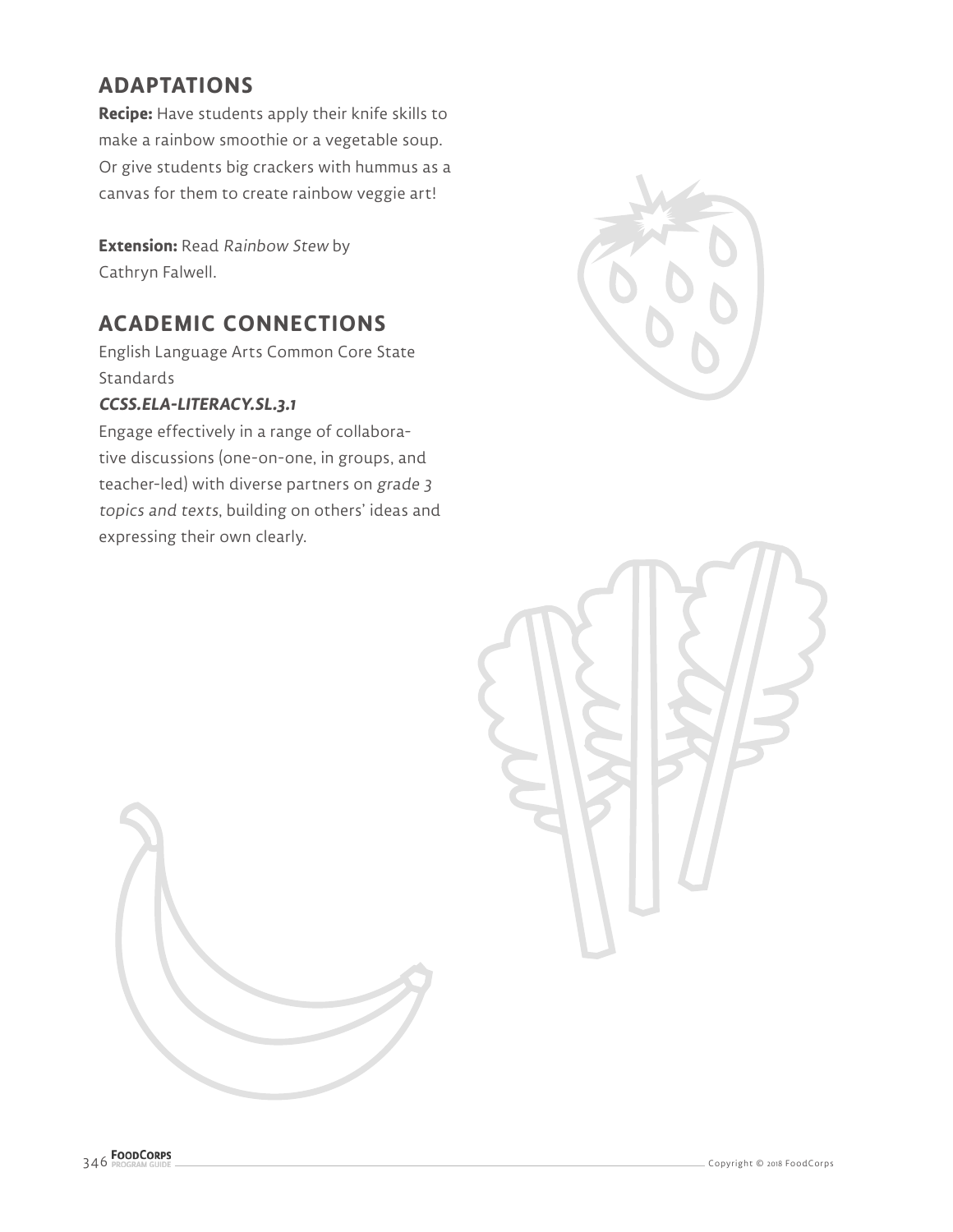













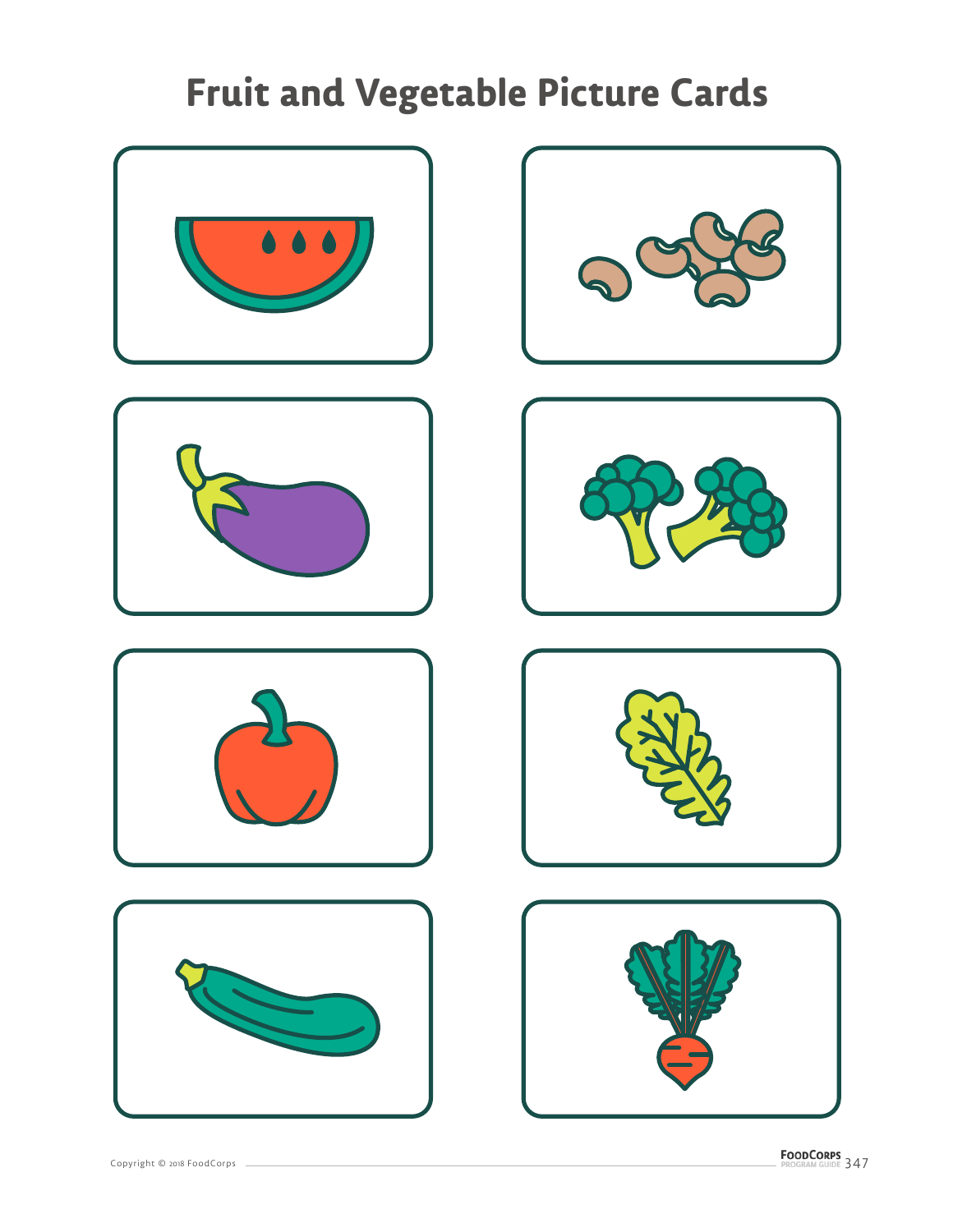













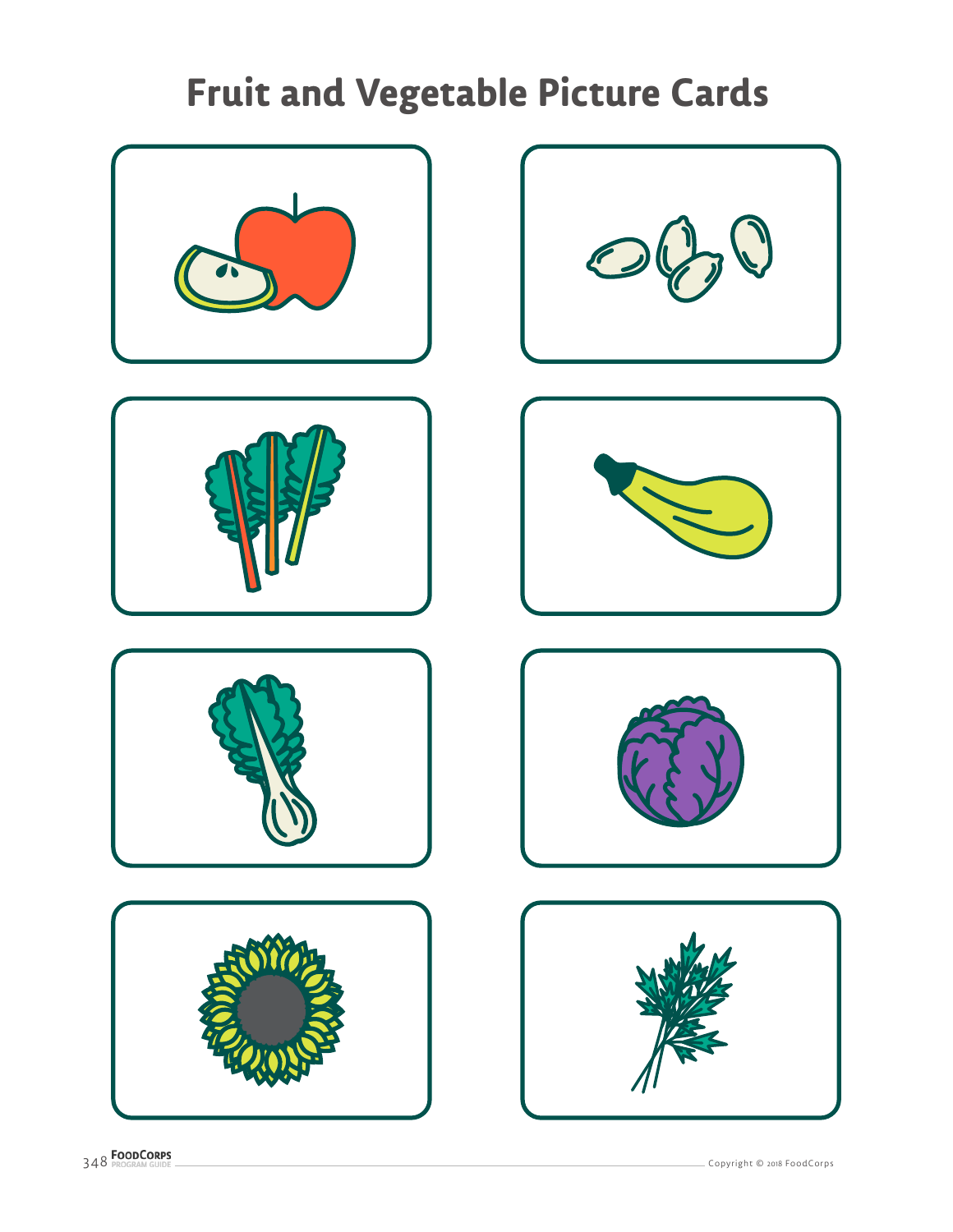













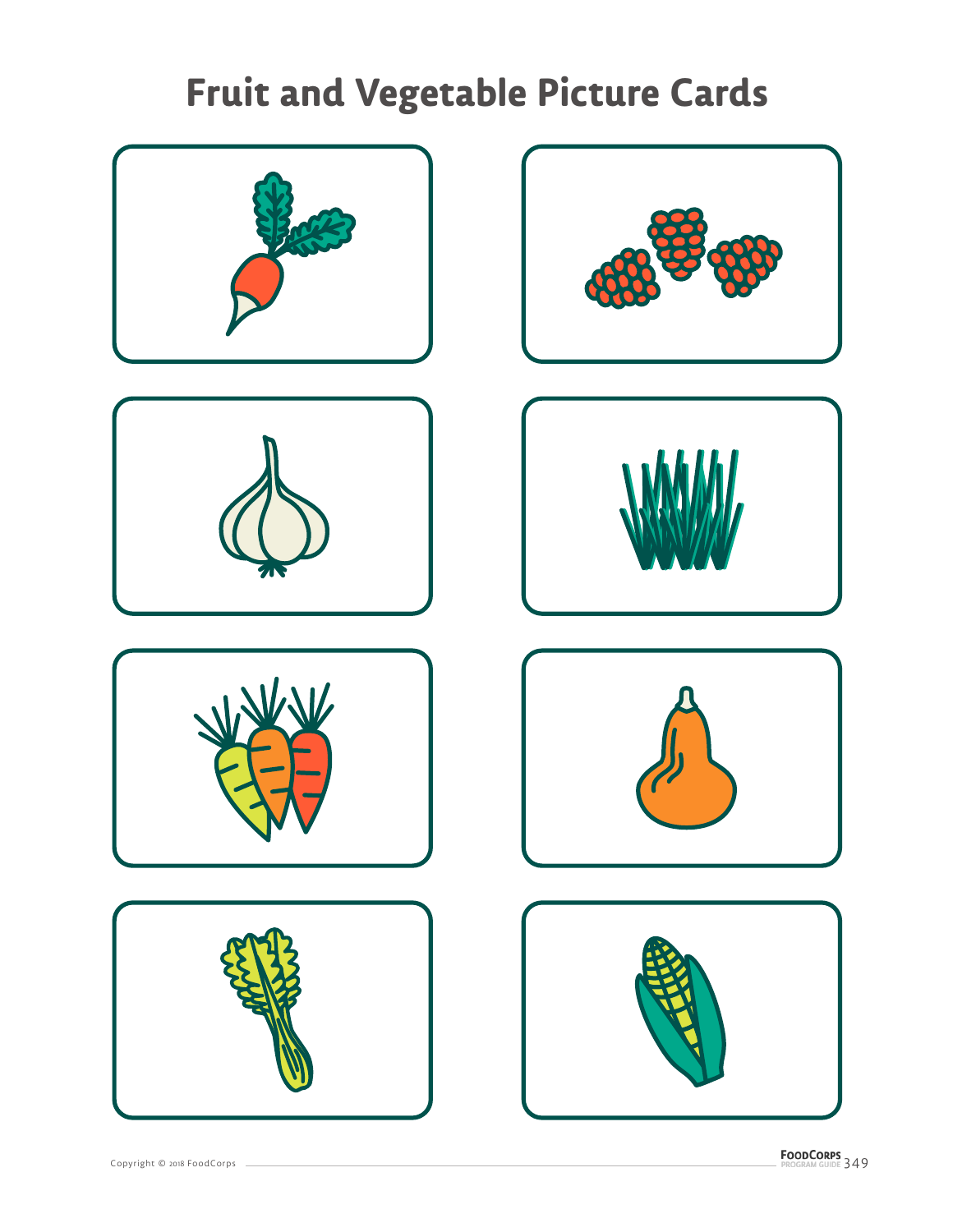